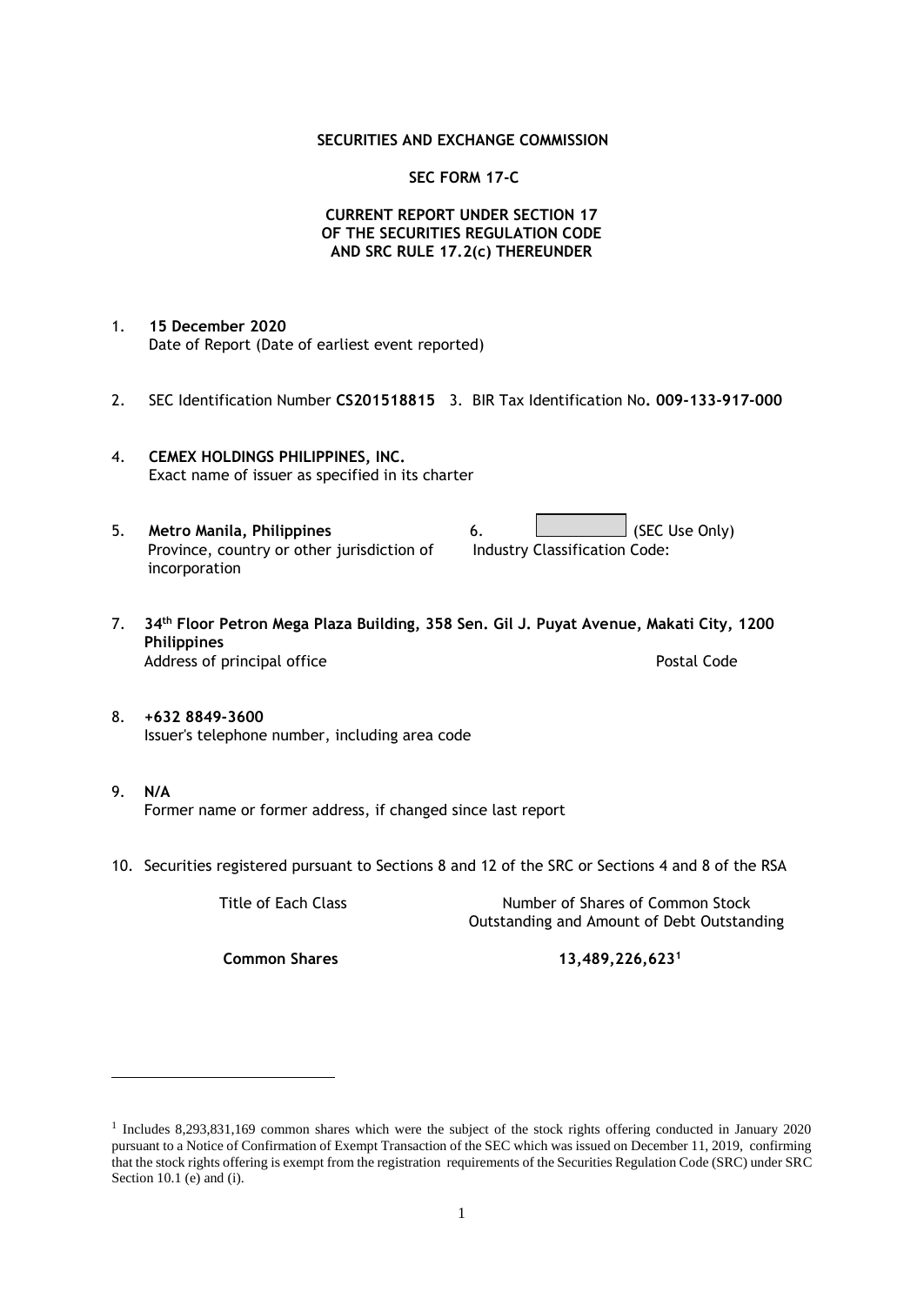11. Indicate the item numbers reported herein: **Item 9 - Other Events**

**CEMEX HOLDING PHILIPPINES, INC. ("CHP") reports on the use of proceeds realized from the Stock Rights Offering (SRO) of 8,293,831,169 common shares of CHP. Based on the Offer**  Price of **P1.54** per share, the total proceeds from the SRO amounted to P12,772,500,000.26.

**The following costs and expenses were disbursed/charged today against the SRO proceeds:**

| USE OF PROCEEDS/PURPOSE                                                                     | <b>AMOUNT</b> (in<br>Pesos) |
|---------------------------------------------------------------------------------------------|-----------------------------|
| Costs and expenses associated with the SOLID Cement plant<br>expansion project <sup>1</sup> | 90,209,552.89               |

<sup>1</sup>*Funded through advances made by CHP to Solid Cement Corporation ("SOLID") under the Revolving Master Loan Facility Agreement dated 3 March 2020 entered into between CHP, as lender, and SOLID, as borrower*

## **SIGNATURES**

Pursuant to the requirements of the Securities Regulation Code, the issuer has duly caused this report to be signed on its behalf by the undersigned hereunto duly authorized.

**CEMEX HOLDINGS PHILIPPINES, INC. 15 December 2020 Issuer Date** 

 **Jannette Virata Sevilla Compliance Officer**